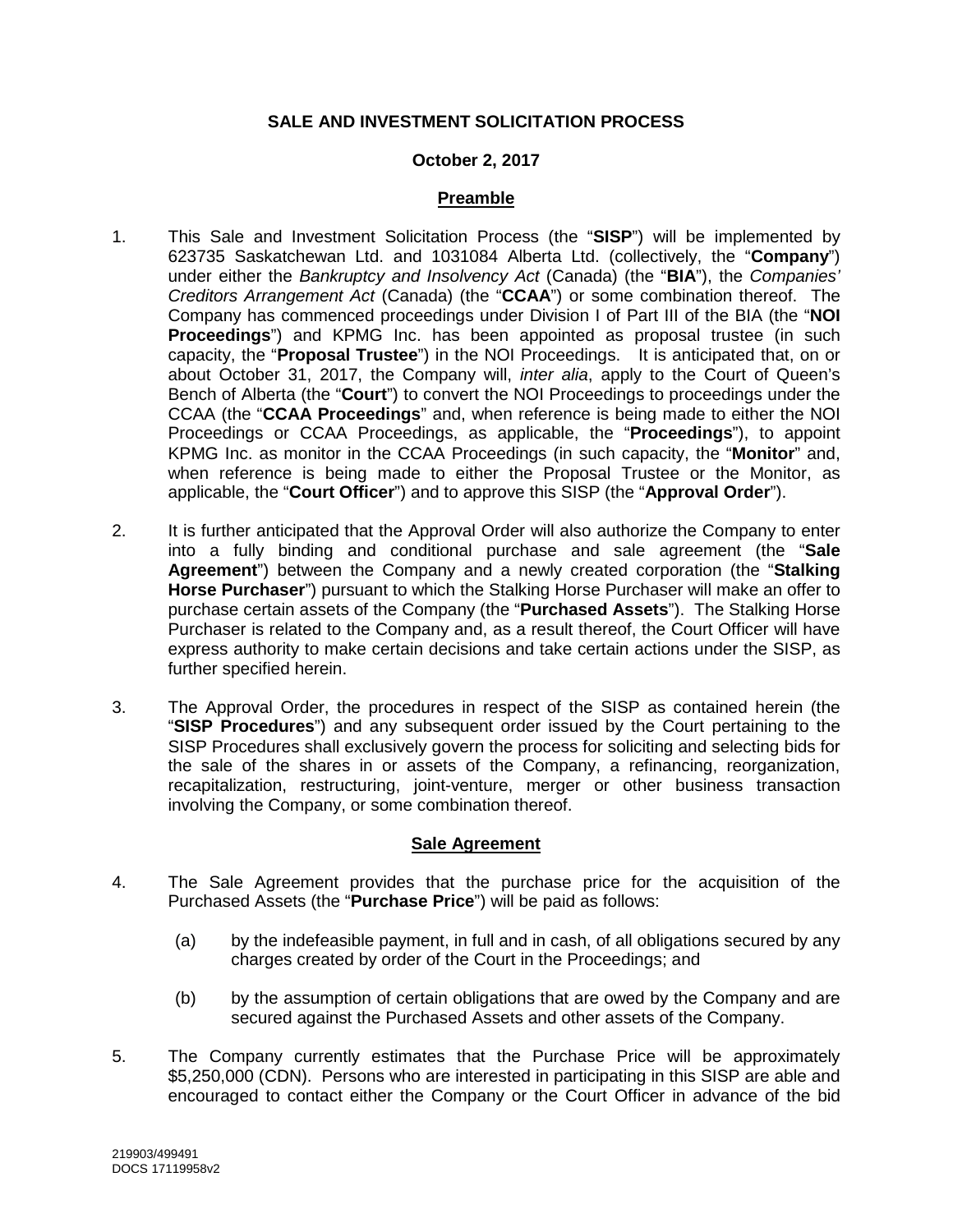deadlines specified herein if they want further information in respect of the calculation of the Purchase Price.

- 6. The purpose of these SISP Procedures is to determine whether a higher and better offer than the Sale Agreement may be obtained by the Company in a formal marketing process supervised by the Court Officer, undertaken in the Proceedings and approved by the Court. For the purposes of these SISP Procedures, a "**Superior Offer**" shall mean:
	- (a) a credible, reasonably certain and financially viable offer made by a Qualified Bidder (as defined herein) to acquire the assets of or shares in the Company, or a refinancing, recapitalization, joint-venture, merger or other business transaction involving the Company or some combination thereof, the terms of which offer are no less favourable and no more burdensome or conditional than the terms contained in the Sale Agreement; and
	- (b) an offer that provides for consideration that is in excess of the Purchase Price.

## **Conduct of SISP Procedures**

7. The Court Officer shall conduct the SISP Procedures as outlined herein. In the event that there is a disagreement or clarification required as to the interpretation or application of these SISP Procedures or the responsibilities of any person hereunder, the Court will have the jurisdiction to hear such matter and provide advice and directions upon application of the Company, the Court Officer, the Stalking Horse Purchaser or any other interested person.

# **"As Is, Where Is"**

8. Any transaction involving the Company, the shares of the Company or the assets of the Company, will be on an "**as is, where is**" basis and without surviving representations, warranties, covenants or indemnities of any kind, nature, or description by the Company, the Court Officer, or any of their agents, estates, advisors, professionals or otherwise, except to the extent set forth in a written agreement with the person who is a counterparty to such a transaction.

### **Free of Any and All Claims and Interests**

9. All of the right, title and interest of the Company in and to any assets sold or transferred within the Proceedings will, at the time of such sale or transfer, be sold or transferred free and clear of any security, charge or other restriction (collectively, the "**Claims and Interests**") pursuant to approval and vesting orders made by the Court under the BIA or the CCAA, as applicable, except for any security, charge or other restriction expressly contemplated in the Sale Agreement or a Superior Offer, as the case may be.

# **SISP Commencement**

10. The Court Officer commenced this SISP during the week of October 2, 2017 by preparing, in consultation with and based on information received from the Company, a list of potential bidders (the "**Known Potential Bidders**"). Such list included both strategic and financial parties who, in the reasonable business judgment of the Court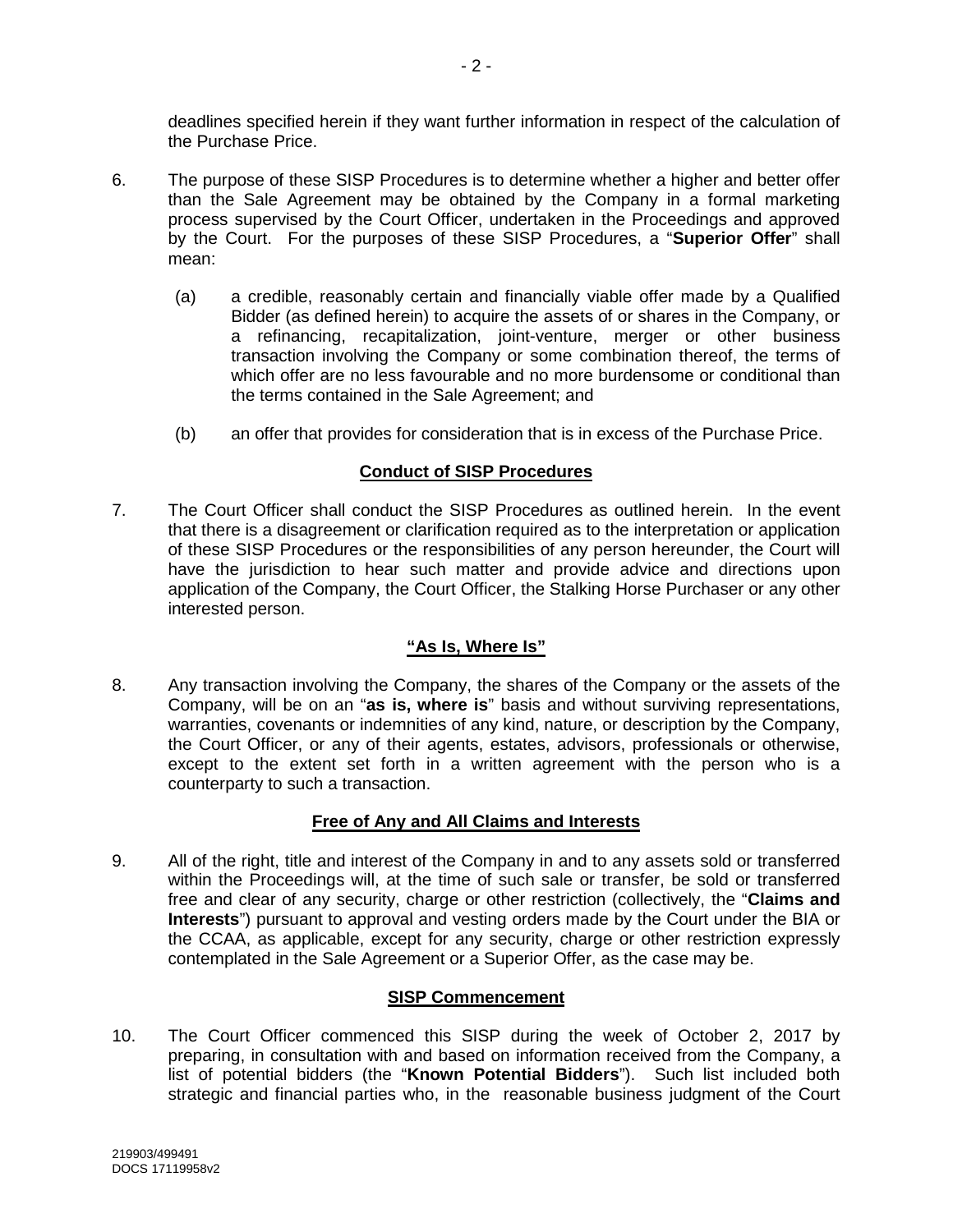Officer and the Company, may be interested in and have the financial capacity to make a Superior Offer.

11. The Court Officer gave notice of these SISP Procedures to Known Potential Bidders (including the Participation Requirements as specified below) during the week of October 2, 2017. In addition, the Court Officer is intending to give notice regarding these SISP Procedures in the Globe and Mail (National Edition).

#### **Participation Requirements**

- <span id="page-2-0"></span>12. Unless otherwise ordered by the Court, any person (including any Known Potential Bidders) who wishes to participate in this SISP must deliver the following to the Court Officer:
	- (a) an executed form of confidentiality agreement that is satisfactory to the Company and the Court Officer, acting reasonably, and which shall enure to the benefit of any person who completes a transaction with the Company (the "**Confidentiality Agreement**"); and
	- (b) a specific indication of the anticipated sources of capital and / or credit for such person and satisfactory evidence of the availability of such capital and / or credit so as to demonstrate that such person has the financial capacity to complete a transaction pursuant to a Superior Offer.
- 13. If, in the opinion of the Court Officer, a person has complied with each of the requirements described in section [12](#page-2-0) of these SISP Procedures, such person shall be deemed a "**Potential Bidder**" hereunder.
- 14. The Company will provide each Potential Bidder with access to an electronic data room containing due diligence materials and financial, tax and other information relating to the shares, the assets, the property and the business of the Company as soon as practicable after the determination that such person is a Potential Bidder.
- 15. The Court Officer is not responsible for, and will have no liability with respect to, any information obtained by any Potential Bidder. The Court Officer and its advisors do not make any representations or warranties whatsoever as to the information or the materials provided.

### **Phase 1 Bid Deadline**

- <span id="page-2-1"></span>16. A Potential Bidder will be deemed a "**Qualified Bidder**" if such Potential Bidder submits a non-binding letter of intent to the Company, with a copy to the Court Officer (a "**Qualified LOI**") on or before 5:00 pm (Calgary Time time) on November 8, 2017, or such later date and time as may be determined by the Court Officer (the "**Phase 1 Bid Deadline**"). Subject to section [17](#page-3-0) of these SISP Procedures, a non-binding indication of interest will only qualify as a Qualified LOI in the event that the Court Officer determines that it contains, meets or includes all of the following:
	- (a) it is received by the Company and the Court Officer on or before the Phase 1 Bid Deadline;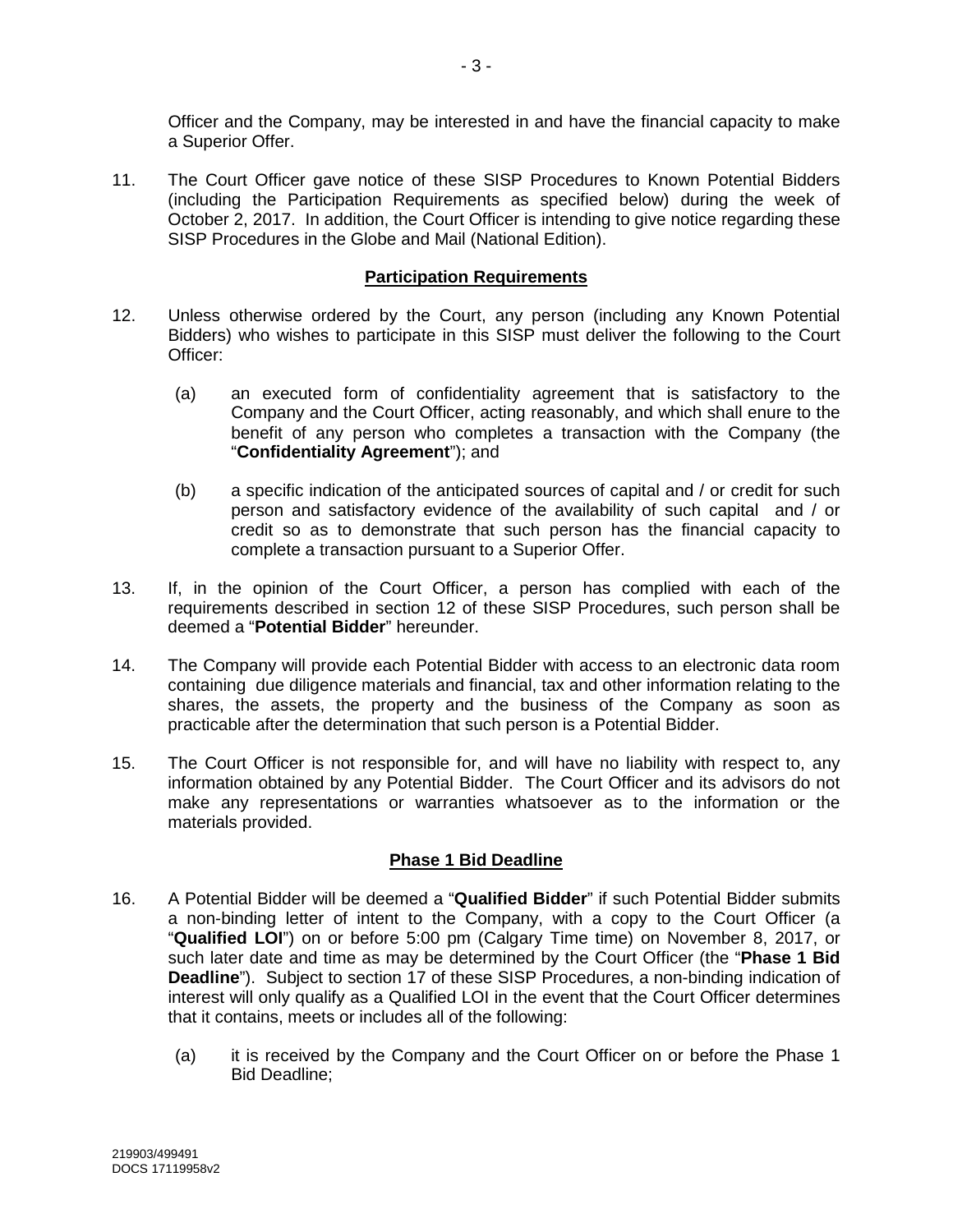- (b) it includes a summary of:
	- i) the type and amount of consideration to be paid by the Qualified Bidder;
	- ii) the property to be included in the transaction;
	- iii) the structure and financing of the transaction (including, but not limited to, the sources of financing and evidence of the availability of such financing):
	- iv) any anticipated corporate, shareholder, internal or regulatory approvals required to close the transaction and the anticipated time frame and any anticipated impediments for obtaining such approvals;
	- v) any additional due diligence required or desired to be conducted prior to the Phase 2 Bid Deadline (as defined herein), if any;
	- vi) any conditions to closing that the Qualified Bidder may wish to impose; and;
	- vii) any other terms or conditions of the transaction which the Qualified Bidder believes are material to the transaction;
- (c) it provides for the completion of the transactions contemplated therein on or before November 28, 2017, or such later date and time as may be determined by the Court Officer (the "**Completion Date**");
- (d) it has a reasonable prospect of resulting in a Superior Offer; and
- (e) such other information reasonably requested by the Court Officer.
- <span id="page-3-0"></span>17. The Court Officer, acting reasonably, may waive non-compliance with any one or more of the requirements specified in paragraph [16](#page-2-1) of these SISP Procedures and deem any non-compliant letter of intent to be a Qualified LOI.
- 18. If a Qualified LOI is received, these SISP Procedures shall proceed to the next phase for the purpose of attempting to obtain a Superior Offer. If the Court Officer determines that there are no Qualified LOIs submitted:
	- (a) these SISP Procedures shall terminate; and
	- (b) the Company shall, within three (3) business days of the termination of these SISP Procedures, file an application with the Court seeking approval, after notice and hearings, to implement the Sale Agreement.

### **Phase 2 Bid Deadline**

<span id="page-3-1"></span>19. In order to continue to participate in this SISP Process from and after the Phase 1 Bid Deadline, a Qualified Bidder who submitted a Qualified LOI must deliver a binding and definitive agreement to the Company, with a copy to the Court Officer (a "**Qualified Bid**") by no later than 5:00 p.m. (Calgary Time) on November 22, 2017, or such later date and time as may be determined by the Court Officer (the "**Phase 2 Bid Deadline**"). Subject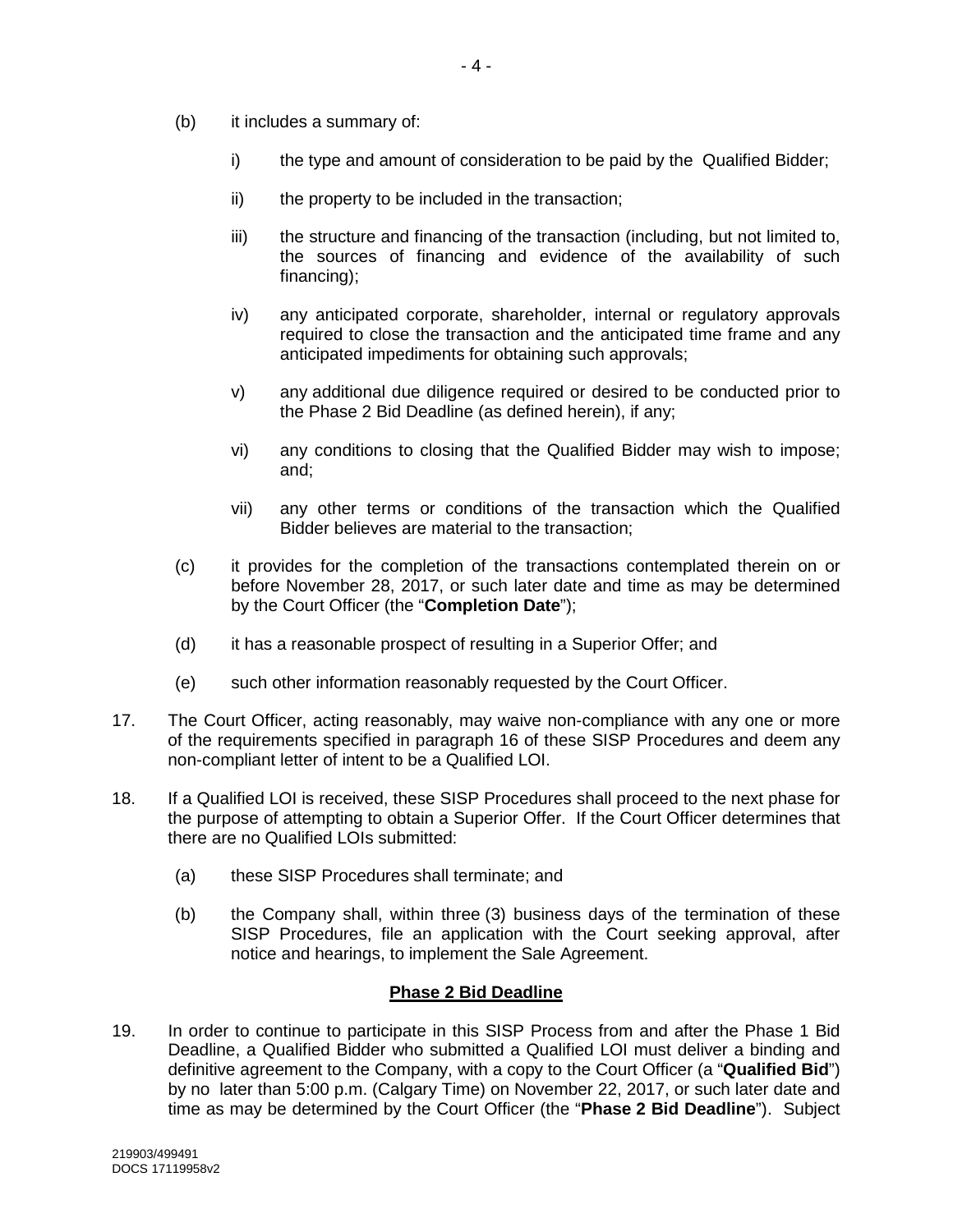to section [20](#page-5-0) of these SISP Procedures, a binding offer will only qualify as a Qualified Bid in the event that the Court Officer determines that it contains, meets or includes all of the following:

- (a) it is received by the Company and the Court Officer on or before the Phase 2 Bid Deadline;
- (b) it includes either:
	- i) a fully binding and definitive agreement, duly authorized and executed, setting out the terms and conditions of the proposed transaction, including the aggregate amount of the proposed equity and debt investment, assumption of debt, if any, and details regarding the proposed equity and debt structure of the Company following completion of the proposed transaction (a "**Definitive Restructuring Agreement**"); or,
	- ii) a fully binding and definitive agreement, duly authorized and executed purchase and sale agreement, together with all exhibits and schedules thereto, and such ancillary agreements as may be required with all exhibits and schedules thereto (a "**Definitive Asset Sale Agreement**"); or
	- iii) some combination of a Definitive Restructuring Agreement and a Definitive Asset Sale Agreement, provided that such agreement is a fully binding definitive agreement that is duly authorized and executed (a "**Definitive Hybrid Agreement**");
- (c) it is irrevocable for a minimum of fifteen (15) business days following the Phase 2 Bid Deadline;
- (d) it provides for the completion of the transactions contemplated therein on or before the Completion Date;
- (e) it is not conditional on (i) the outcome of unperformed due diligence and/or (ii) obtaining any credit, capital or other form of financing;
- (f) it is accompanied by a refundable deposit (the "**Deposit**") in the form of a wire transfer (to a trust account specified by the Proposal Trustee), payable to the Court Officer in trust, in an amount equal to ten percent (10%) of the cash consideration to be paid pursuant to the Qualified Bid, to be held and dealt with in accordance with these SISP Procedures;
- (g) it includes written evidence, in form and substance reasonably satisfactory to the Court Officer, of a firm and irrevocable commitment for all required funding and/or financing from a creditworthy person to consummate the proposed transaction;
- (h) it fully discloses the identity of each person that is bidding or otherwise that will be sponsoring or participating in the Qualified Bid, including the identification of the Qualified Bidder's direct and indirect owners and their principals and the full and complete terms of any such participation;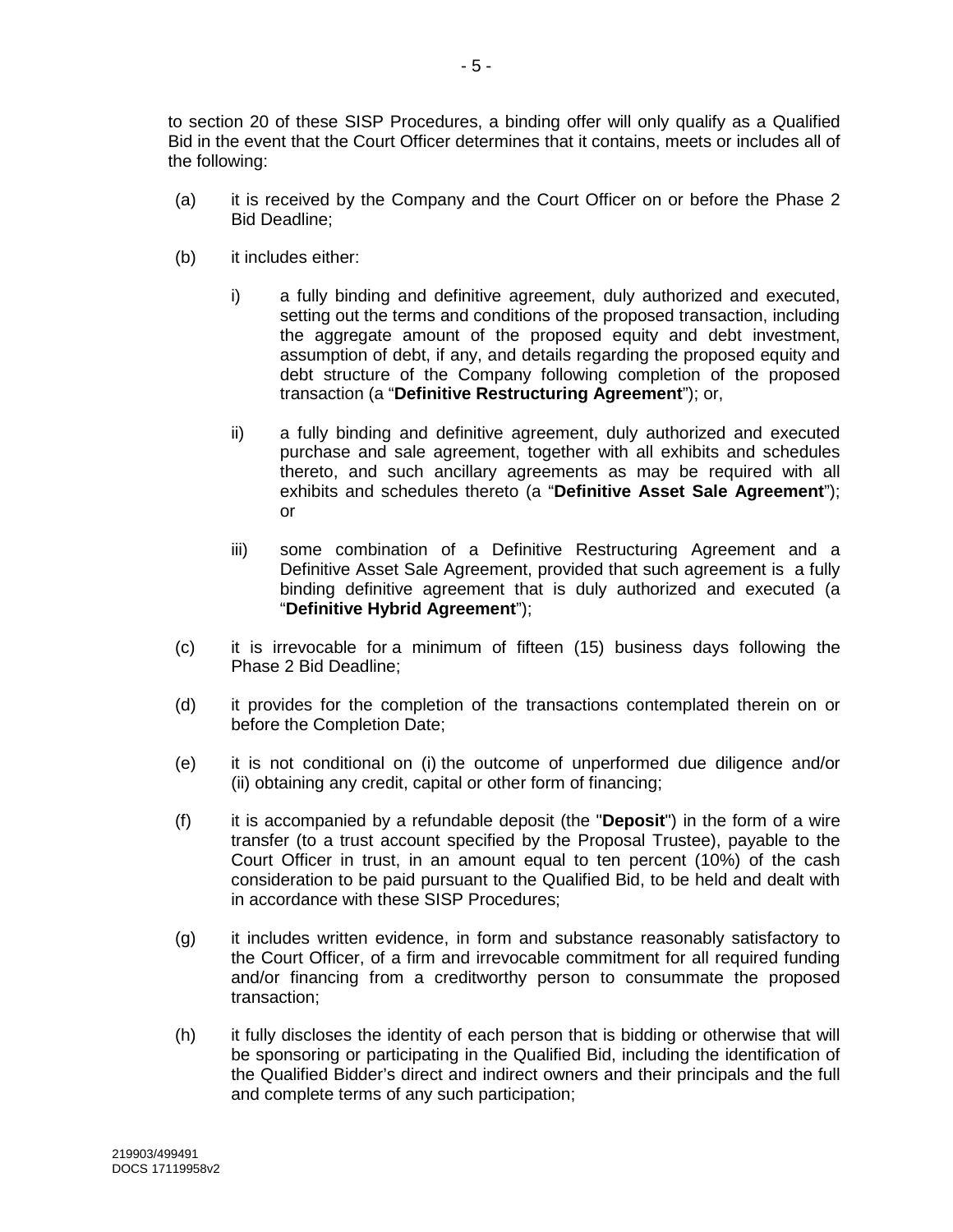- (i) it includes written evidence, in form and substance reasonably satisfactory to the Court Officer, of compliance or anticipated compliance with any and all applicable regulatory approvals, the anticipated time frame for such compliance and any anticipated impediments for obtaining such approvals;
- (j) it constitutes, in the reasonable business judgment of the Court Officer, a Superior Offer; and
- (k) such other information reasonably requested by the Court Officer.
- <span id="page-5-0"></span>20. The Court Officer, acting reasonably, may waive non-compliance with any one or more of the requirements specified in section [19](#page-3-1) of these SISP Procedures and deem any non-compliant Definitive Restructuring Agreement, Definitive Asset Sale Agreement or Definitive Hybrid Agreement, as the case may be, a Qualified Bid.
- 21. The Court Officer will assess any Definitive Restructuring Agreement, Definitive Asset Sale Agreement or Definitive Hybrid Agreement, as the case may be, that has qualified as a Qualified Bid and will determine whether any such Definitive Restructuring Agreement, Definitive Asset Sale Agreement or Definitive Hybrid Agreement constitutes a Superior Offer. Such assessment will be made as promptly as practicable.
- 22. In the event that the Court Officer determines that one or more Qualified Bids constitutes a Superior Offer, the Court Officer shall (to the extent that there is more than one Qualified Bid) select the highest or best Qualified Bid and apply to the Court to approve such Qualified Bid within three (3) business days of such determination. The Company shall thereafter complete the transactions contemplated by such selected Qualified Bid in accordance with the terms thereof and any order issued by the Court and, for greater certainty, the Court Officer may apply for enhanced powers or for any ancillary or related relief required to cause the Company to complete the transactions contemplated by the selected Qualified Bid.
- 23. If there are no Qualified Bids submitted or the Court Officer determines that no Qualified Bid constitutes a Superior Offer:
	- (a) these SISP Procedures shall terminate; and
	- (b) the Company shall, within three (3) business days of such determination, file an application with the Court seeking approval by the Court, after notice and hearings, to implement the Sale Agreement.

### **Deposits**

24. All Deposits shall be retained by the Court Officer and invested in an interest bearing trust account in a Schedule I Bank in Canada. If there is a Qualified Bid that constitutes a Superior Offer, the Deposit (plus accrued interest) paid by the person making such Qualified Bid shall be applied to the consideration to be paid by such person upon closing of the transaction constituting the Qualified Bid. For greater certainty, the Stalking Horse Purchaser is not required to pay a Deposit in relation to the Sale Agreement.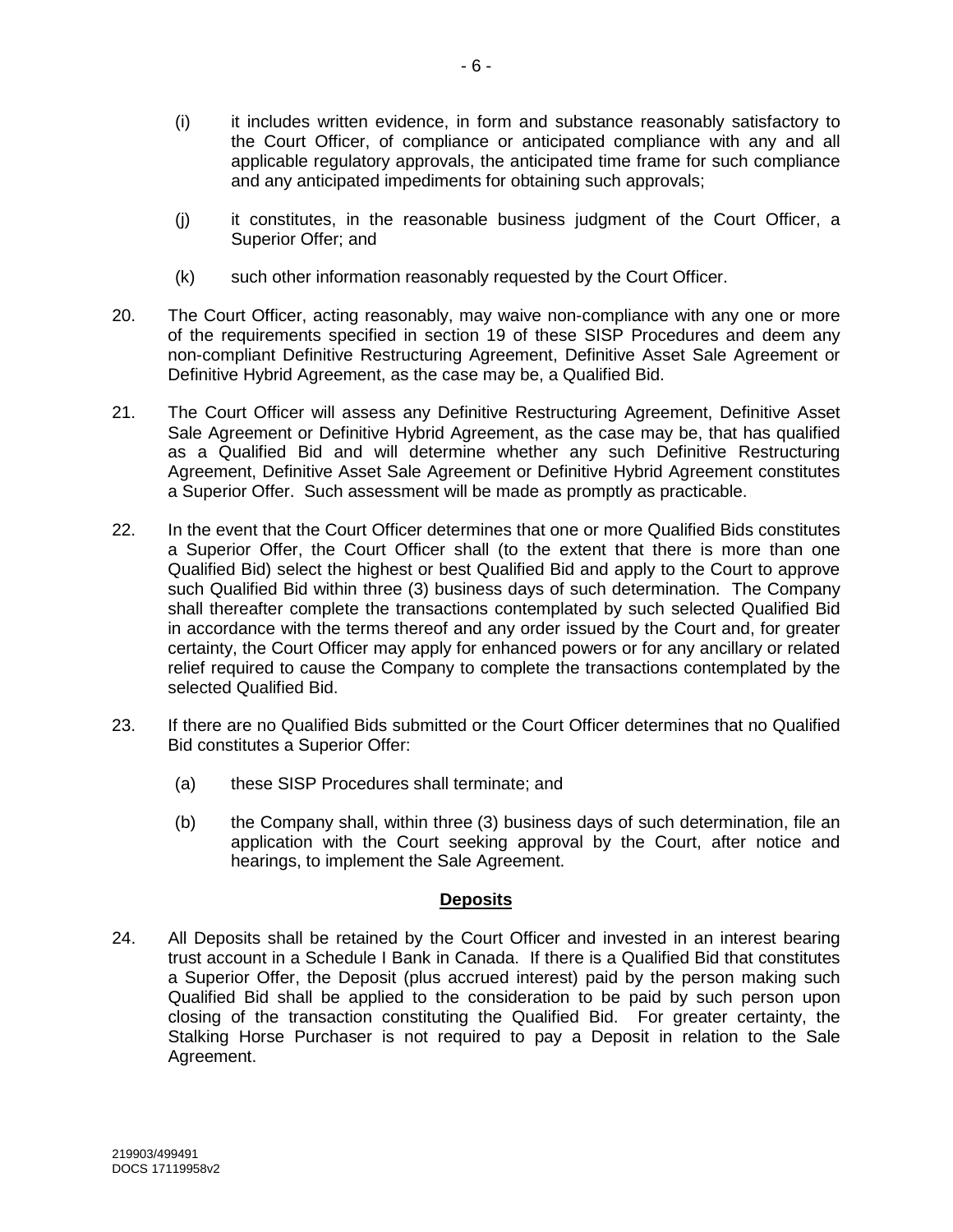- 25. The Deposit(s) (plus applicable interest) of all persons not making the Qualified Bid that constitutes a Superior Offer shall be returned to such persons within five (5) business days of the earlier of the date that: (a) the Court approves a Qualified Bid as a Superior Offer; or (b) the Court approves the Sale Agreement.
- 26. If the person making a Qualified Bid selected as a Superior Offer breaches or defaults on its obligation to close the transaction in respect of Qualified Bid it shall forfeit its Deposit to the Court Officer for and on behalf of the Company; provided however that the forfeit of such Deposit shall be in addition to, and not in lieu of, any other rights in law or equity that the Company has in respect of such breach or default.

#### **Notice**

27. The addresses used for delivering documents as prescribed by the terms and conditions of these SISP Procedures are set out in Schedule "**A**" hereto. A bid and all associated documentation shall be delivered to the Court Officer by electronic mail, personal delivery or courier. Persons requesting information about these SISP Procedures should contact the Court Officer at the contact information contained in Schedule "**A**".

### **No Amendment**

28. There shall be no amendments to these SISP Procedures, including, for greater certainty the SISP Procedures set out herein, unless otherwise ordered by the Court upon application and appropriate notice.

#### **Further Orders**

29. At any time during these SISP Procedures, the Court Officer, the Company or the Stalking Horse Purchaser may apply to the Court for advice and directions with respect to the discharge of their powers and duties hereunder.